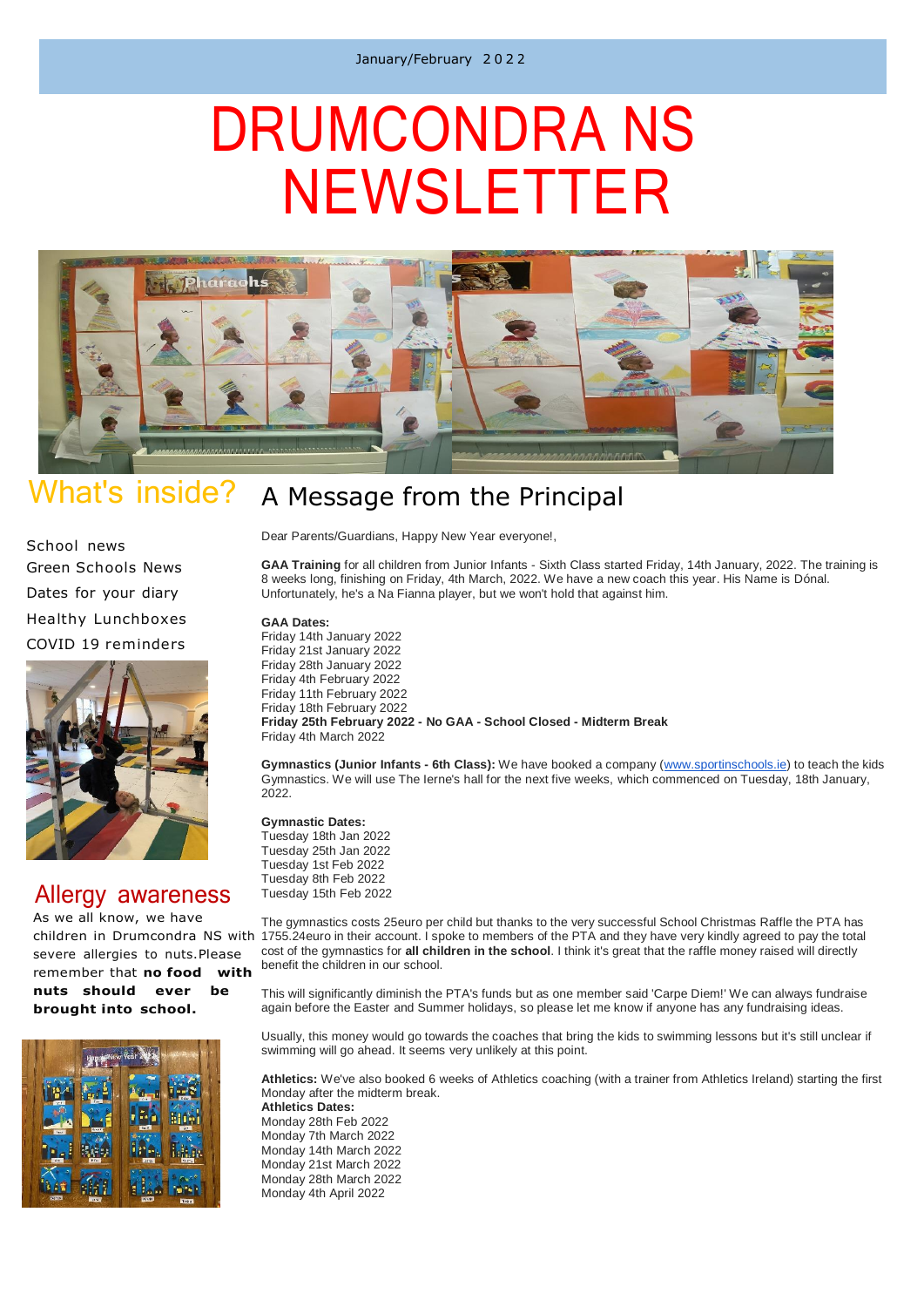# GREEN SCHOOLS NEWS

 **Green Schools:** We have begun a water audit in the school where a recording of the weekly water usage is taken. We also looked to see if there were any leaks in the toilet taps that we needed to get fixed. We have also replaced all our old bins in the classrooms.

## Healthy Lunchboxes

Please remember we have a Heathy Eating Policy in school and **one** treat (chocolate, crisps, biscuits etc.+) should only be sent in on a Friday only. Please remember that pupils should have water or milk to drink - fizzy drinks and fruit juices are not allowed! Thank you for supporting our work to try to promote a healthy, balanced diet and lifestyle. We have also started the school milk programme again and please let us know if your child would like to register.

## WHATSAPP GROUPS/ CONFIDENTIALITY

We remind parents/ guardians that if theyhave a complaint/ issue they should speak with theclass teacher in the first instance. We also remind parents/ guardians that information/ photos about children or teachers should not be shared on any social media and email correspondence should remain confidential between teachers and parents please.

## School Tour

The end of year school tour is booked for Thursday, 16<sup>th</sup> of June to Clara Lara Funpark! More details to follow!!



## Message continued…

Please remember that comfortable sports/active wear is important for PE. All children should wear runners for these activities. Please don't wear jeans, dresses, etc. on these dates.

I also want to mention that the PTA were looking for volunteers to plant some bulbs, flowers, plants, etc. in the bedding area at the back of the yard. Thanks to Glenn ( Noah's Dad) for helping us with this! They also hope to replenish the plant baskets and containers. We hope to have the place looking brighter and more welcoming come Spring/Summer 2022. Please contact a member of the PTA if you would like to get involved.

Lastly, the electronic canopy and recycled colourful benches are ordered. We hope to have the canopy by the end of January/start of February and the benches should arrive any day now.

If any parents are available to paint the wall murals of the Dublin landmarks that would be great. I think one or two have volunteered so far. Our Creative Schools grant should just about cover the material costs. Hoping to get this started as soon as possible and we are looking to see if any artists/painters are available to help out.

Think that's everything for now. Thank you for your help with this.

Best regards,

Karl Lawless,

Acting Principal DNS.

## COVID 19 reminder

Please remember you must keep your child home from school if they have a temperature, a new cough, shortness of breath or changes to sense of taste or smell. Please see the HSE website for further information, remain cautious and if in doubt, contact your GP. Thank you!



### Dates for your Diary January 14<sup>th</sup> - Start of GAA. January  $18^{th}$  – Gymnastics started. February 23<sup>rd</sup>, 24<sup>th</sup> and 25<sup>th</sup> - Mid Term Break (School closed). February  $28<sup>th</sup>$  – Athletics starts. March  $1<sup>st</sup>$  - March 16th – Seachtain Na Gaeilge. March  $1^{st}$ ,  $8^{th}$ ,  $15^{th}$ ,  $22^{nd}$  – Boxing sessions  $(1^{st}$  –  $6^{th})$  (Non – contact!) March  $17<sup>th</sup>$ ,  $18<sup>th</sup>$  - St. Patrick's Day – School closed. April 11<sup>th</sup> - 22<sup>nd</sup> - Easter Holidays - School reopens April 25<sup>th</sup> June  $16<sup>th</sup>$  – Whole school trip to Clara Lara.